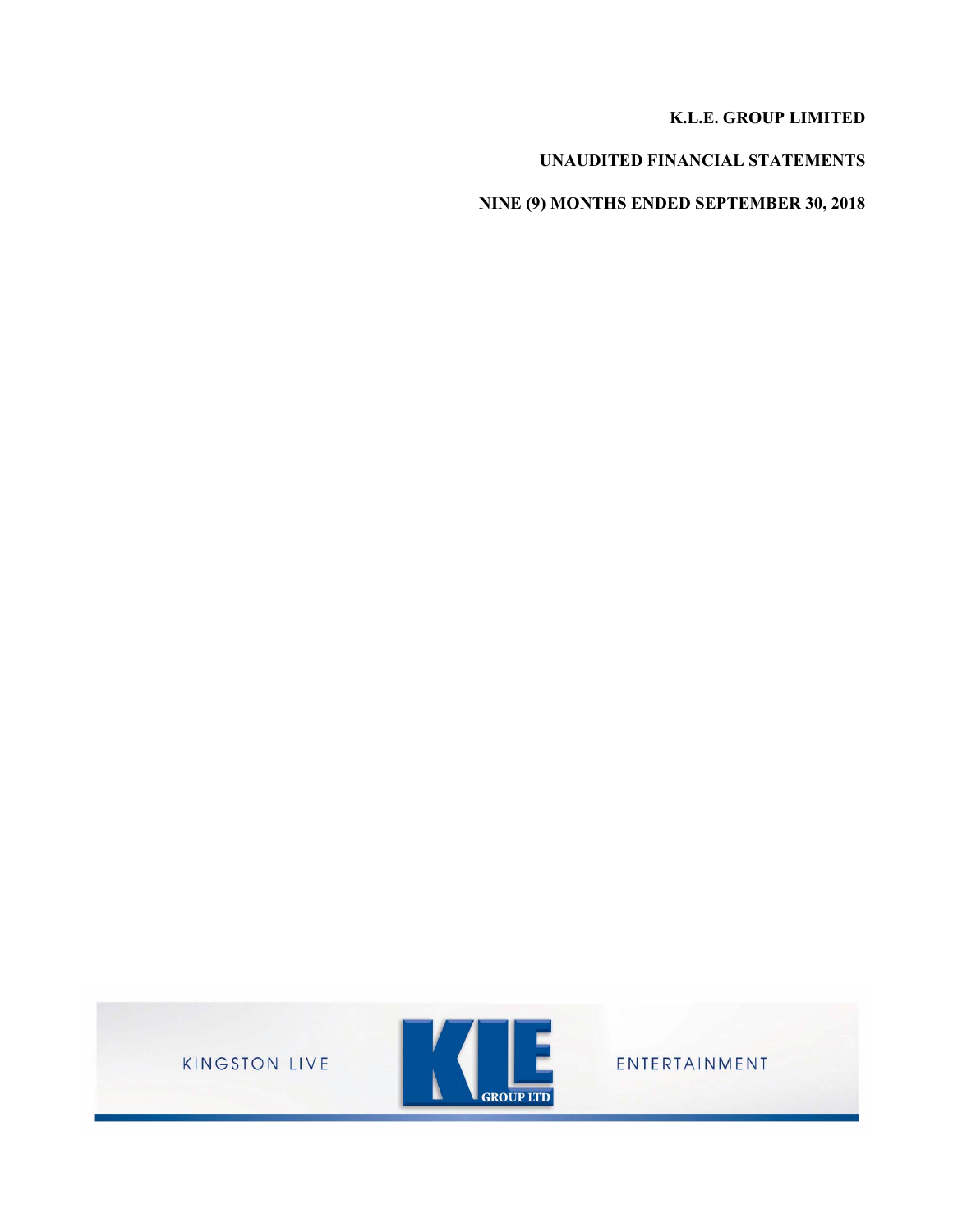# **TABLE OF CONTENTS**

| STATEMENT OF COMPREHENSIVE INCOME |        |
|-----------------------------------|--------|
| STATEMENT OF FINANCIAL POSITION   |        |
| STATEMENT OF CHANGES IN EQUITY    |        |
| STATEMENT OF CASH FLOWS           |        |
| NOTES TO THE FINANCIAL STATEMENTS | 5 - 10 |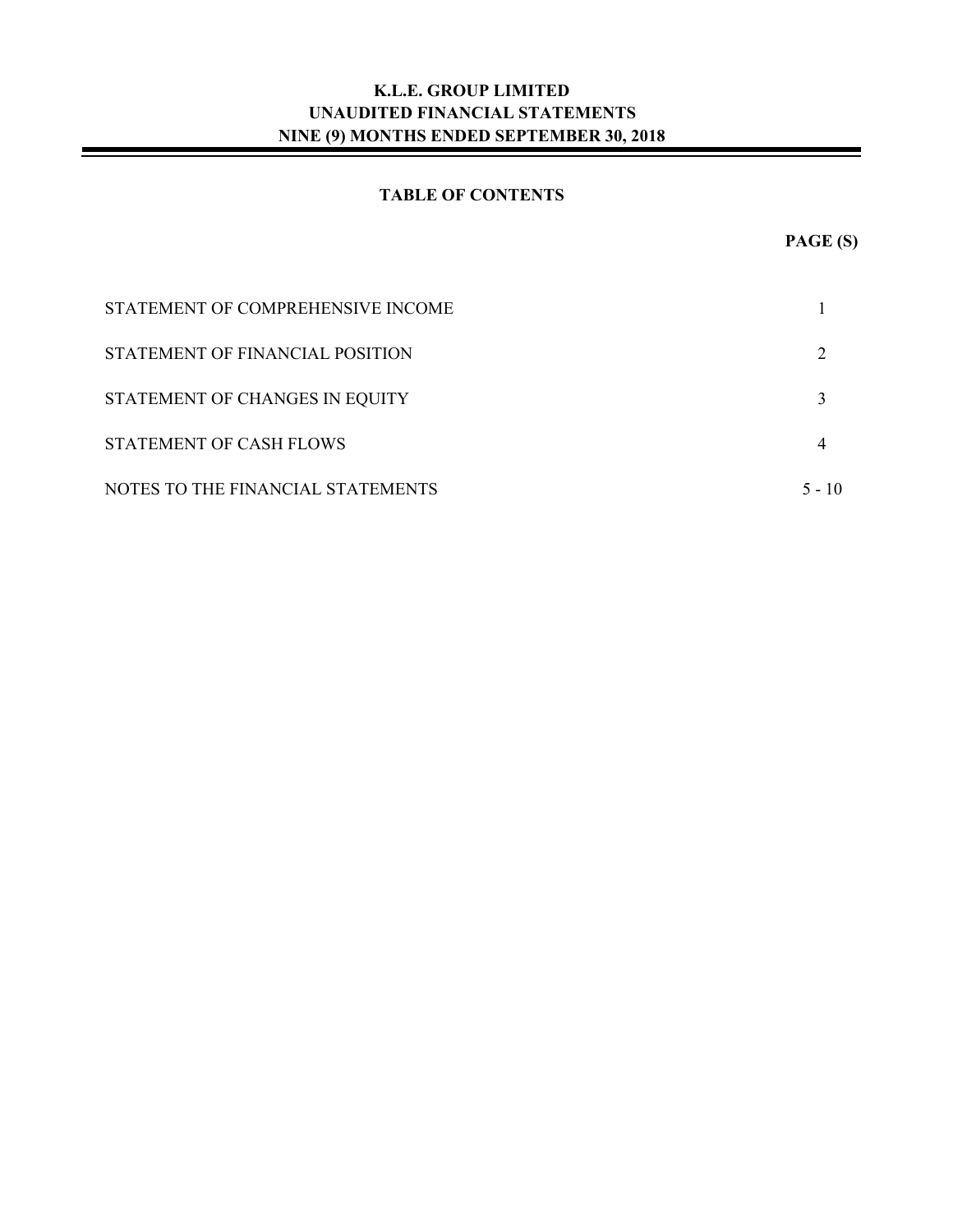#### **K.L.E. GROUP LIMITED STATEMENT OF COMPREHENSIVE INCOME NINE (9) MONTHS ENDED SEPTEMBER 30, 2018 UNAUDITED**

|                                                                                 | <b>Unaudited</b><br><b>Ouarter</b><br>ended<br>September 30,<br>2018 | Unaudited<br><b>Quarter</b><br>ended<br>September 30,<br>2017 | <b>Unaudited</b><br>Nine (9) Months<br>ended<br>September 30,<br>2018 | Unaudited<br>Nine (9) Months<br>ended<br>September 30,<br>2017 | <b>Audited</b><br><b>Year ended</b><br>ended<br>December 31,<br>2017 |
|---------------------------------------------------------------------------------|----------------------------------------------------------------------|---------------------------------------------------------------|-----------------------------------------------------------------------|----------------------------------------------------------------|----------------------------------------------------------------------|
|                                                                                 | \$'000                                                               | \$'000                                                        | S                                                                     | \$                                                             | \$'000                                                               |
| Revenue                                                                         | 52,634                                                               | 54,463                                                        | 162,674                                                               | 158,187                                                        | 215,426                                                              |
| Cost of Sales                                                                   | (15,327)                                                             | (17, 489)                                                     | (51, 222)                                                             | (50,299)                                                       | (69, 610)                                                            |
| Gross profit                                                                    | 37,307                                                               | 36,974                                                        | 111,452                                                               | 107,888                                                        | 145,816                                                              |
| Other operating income                                                          | 5,280                                                                | 5,010                                                         | 17,698                                                                | 10,871                                                         | 16,927                                                               |
| Administrative and other expense                                                | (38, 877)                                                            | (34, 443)                                                     | (114, 312)                                                            | (96, 304)                                                      | (135, 638)                                                           |
| Profit from operations                                                          | 3,710                                                                | 7,541                                                         | 14,838                                                                | 22,455                                                         | 27,105                                                               |
| Finance and depreciation cost                                                   | (3, 417)                                                             | (2, 476)                                                      | (10,673)                                                              | (10,273)                                                       | (19,220)                                                             |
| Profit before taxation                                                          | 293                                                                  | 5,065                                                         | 4,165                                                                 | 12,182                                                         | 7,885                                                                |
| Taxation                                                                        | (184)                                                                |                                                               | (1, 011)                                                              |                                                                | 810                                                                  |
| Net profits from operations                                                     | 109                                                                  | 5,065                                                         | 3,154                                                                 | 12,182                                                         | 8,695                                                                |
| Other Comprehensive Income<br>Items which may be reclassified to profit or loss | 99                                                                   |                                                               | 142                                                                   |                                                                | 871                                                                  |
| NET PROFIT FOR THE PERIOD, BEING TOTAL                                          |                                                                      |                                                               |                                                                       |                                                                |                                                                      |
| <b>COMPREHENSIVE PROFIT FOR THE YEAR</b>                                        | 208                                                                  | 5,065                                                         | 3,296                                                                 | 12,182                                                         | 9,566                                                                |
| Number of shares                                                                | 100,000                                                              | 100,000                                                       | 100,000                                                               | 100,000                                                        | 100,000                                                              |
| Earnings per stock unit:                                                        | 0.2 cents                                                            | 5 cents                                                       | 3 cents                                                               | 12 cents                                                       | 9 cents                                                              |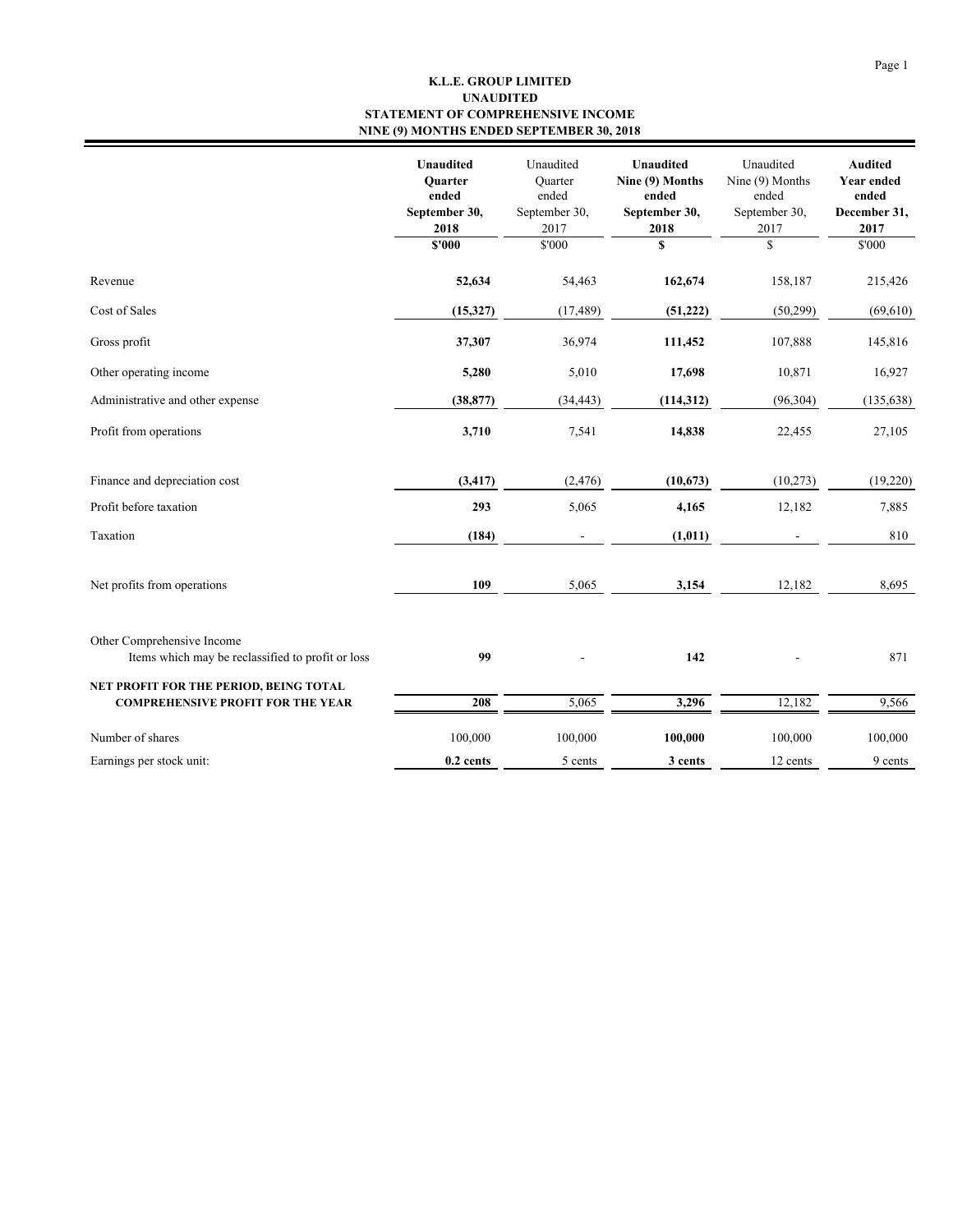#### **K.L.E. GROUP LIMITED STATEMENT OF FINANCIAL POSITION AS AT SEPTEMBER 30, 2018 UNAUDITED**

|                                     | <b>Notes</b> | <b>Unaudited</b><br>as at<br>September 30,<br>2018 | Unaudited<br>as at<br>September 30,<br>2017 | Audited<br>as at<br>December 31,<br>2017 |
|-------------------------------------|--------------|----------------------------------------------------|---------------------------------------------|------------------------------------------|
|                                     |              | \$'000                                             | \$'000                                      | \$'000                                   |
| <b>NON-CURRENT ASSETS</b>           |              |                                                    |                                             |                                          |
| Property, plant and equipment       | 3            | 36,207                                             | 49,147                                      | 45,497                                   |
| Investment in joint venture         |              | 13,141                                             | 12,754                                      | 13,141                                   |
| Investment in associate             |              | 73,297                                             | 77,363                                      | 73,297                                   |
| Investments<br>Deferred tax asset   |              | 2,483<br>7,080                                     | 6,099                                       | 2,088<br>7,080                           |
| <b>Total non-current assets</b>     |              | 132,208                                            | 145,362                                     | 141,103                                  |
| <b>CURRENT ASSETS</b>               |              |                                                    |                                             |                                          |
| Inventories                         |              | 2,234                                              | 2,699                                       | 2,932                                    |
| Receivables                         |              | 23,627                                             | 28,441                                      | 25,136                                   |
| Due From related party              |              | 50,841                                             | 45,164                                      | 26,109                                   |
| Cash and cash equivalents           |              | 4,084                                              | 7,594                                       | 9,907                                    |
| <b>Total current assets</b>         |              | 80,786                                             | 83,898                                      | 64,084                                   |
| <b>Total assets</b>                 |              | 212,994                                            | 229,260                                     | 205,187                                  |
| <b>EQUITY</b>                       |              |                                                    |                                             |                                          |
| Share capital                       |              | 122,903                                            | 122,903                                     | 122,903                                  |
| Revaluation reserve                 |              | 498                                                |                                             | 356                                      |
| Accumulated surplus                 |              | 19,663                                             | 24,061                                      | 16,509                                   |
|                                     |              | 143,064                                            | 146,965                                     | 139,768                                  |
| <b>NON-CURRENT LIABILITIES</b>      |              |                                                    |                                             |                                          |
| Loans                               | 4            | 3,139                                              | 8,056                                       | 7,038                                    |
| Due to related party                |              | 1,503                                              | 1,503                                       | 1,360                                    |
|                                     |              | 4,642                                              | 9,559                                       | 8,398                                    |
| <b>CURRENT LIABILITIES</b>          |              |                                                    |                                             |                                          |
| Current portion of loan             | 4            | 4,739                                              | 4,027                                       | 4,194                                    |
| Payables                            | 5            | 52,729                                             | 63,014                                      | 48,820                                   |
| Bank overdraft                      |              | 6,020                                              | 4,837                                       | 3,040                                    |
| Taxation                            |              | 1,799                                              | 858                                         | 967                                      |
| Total current liabilities           |              | 65,288                                             | 72,736                                      | 57,021                                   |
| <b>Total equity and liabilities</b> |              | 212,994                                            | 229,260                                     | 205,187                                  |

**Approved by the Board of Directors and signed on its behalf by:**

Gary Metalon (Director) **Gary Metalon (Director)** David Shirley (Chairman)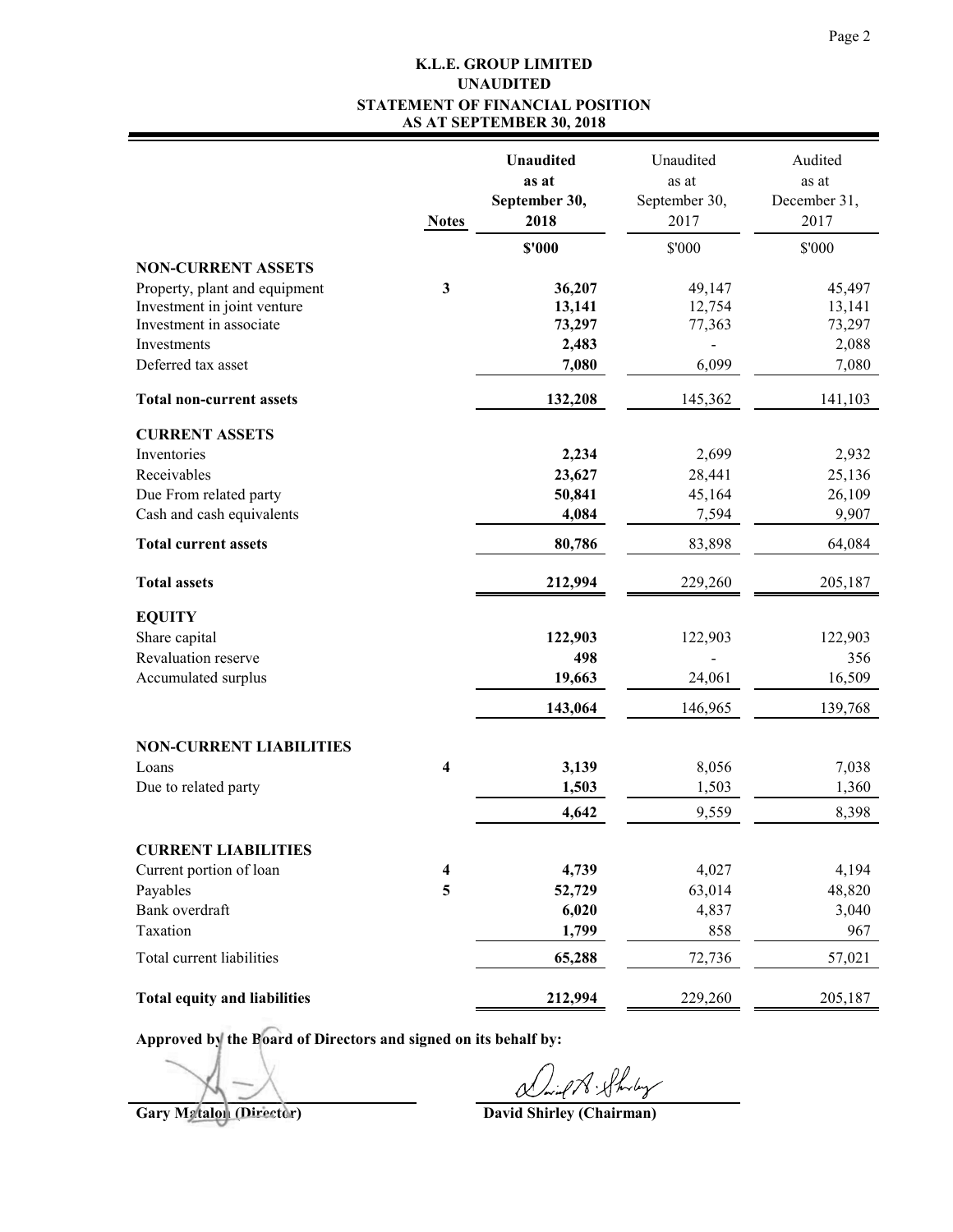## **K.L.E. GROUP LIMITED STATEMENT OF CHANGES IN EQUITY NINE (9) MONTHS ENDED SEPTEMBER 30, 2018 UNAUDITED**

|                                                                               | <b>Share</b><br>capital<br><b>S'000</b> | <b>Revaluation</b><br>reserve<br>\$'000 | <b>Retained</b><br>earnings<br><u>s'000</u> | <b>Total</b><br><b>S'000</b> |
|-------------------------------------------------------------------------------|-----------------------------------------|-----------------------------------------|---------------------------------------------|------------------------------|
| Balance at 31 December 2016                                                   | 122,903                                 |                                         | 11,880                                      | 134,783                      |
| <b>Total Comprehensive Income</b><br>Net profit<br>Other Comprehensive Income |                                         |                                         | 12,182                                      | 12,182                       |
| Unaudited balances at September 30, 2017                                      | 122,903                                 |                                         | 24,061                                      | 146,965                      |
| Balance at 31 December 2017                                                   | 122,903                                 | 356                                     | 16,509                                      | 139,768                      |
| <b>Total Comprehensive Income</b>                                             |                                         |                                         |                                             |                              |
| Net profit                                                                    |                                         |                                         | 3,154                                       | 3,154                        |
| Other comprehensive income                                                    |                                         | 142                                     |                                             | 142                          |
| Unaudited balances at September 30, 2018                                      | 122,903                                 | 498                                     | 19,663                                      | 143,064                      |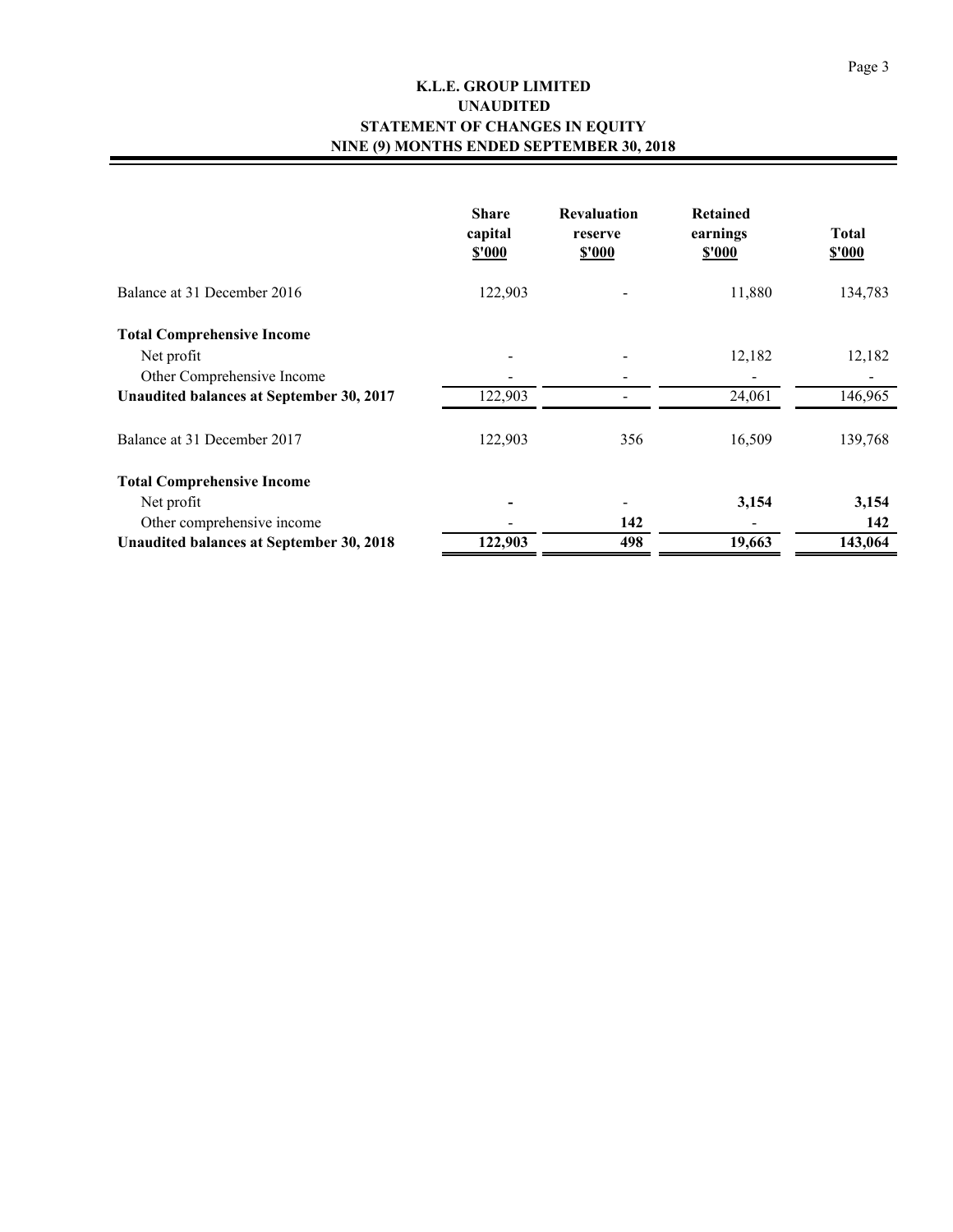# **K.L.E. GROUP LIMITED STATEMENT OF CASH FLOWS NINE (9) MONTHS ENDED SEPTEMBER 30, 2018 UNAUDITED**

| <b>CASH FLOWS FROM OPERATING ACTIVITIES</b>           | <b>Unaudited</b><br><b>Quarter</b> ended<br>September 30,<br>2018<br>\$'000 | Unaudited<br>Quarter ended<br>September 30,<br>2017<br>\$'000 | Audited<br>Year ended<br>December 31,<br>2017<br>\$'000 |
|-------------------------------------------------------|-----------------------------------------------------------------------------|---------------------------------------------------------------|---------------------------------------------------------|
| (Loss)/Profit for the period / year                   | 3,296                                                                       | 12,182                                                        | 8,952                                                   |
|                                                       | 15,233                                                                      | 13,887                                                        |                                                         |
| Items not affecting cash                              |                                                                             |                                                               | 15,464                                                  |
| Operating profit before changes in working capital    | 18,529                                                                      | 26,068                                                        | 24,416                                                  |
| Changes in working capital:                           |                                                                             |                                                               |                                                         |
| Inventories                                           | 698                                                                         | 514                                                           | 282                                                     |
| Receivables                                           | 1,509                                                                       | (5,681)                                                       | (2, 418)                                                |
| Payables                                              | 3,909                                                                       | (9, 477)                                                      | (23,089)                                                |
| Related party                                         | (24, 589)                                                                   | (9, 847)                                                      | 8,638                                                   |
| Taxation paid                                         | (178)                                                                       | (1)                                                           | (63)                                                    |
| Net cash (used)/provided by operations                | (122)                                                                       | 1,576                                                         | 7,766                                                   |
| Cash flows from investing activities                  |                                                                             |                                                               |                                                         |
| Interest received                                     | 3                                                                           | $\overline{\mathcal{L}}$                                      | 11                                                      |
| Purchase of investments                               | (253)                                                                       |                                                               | (1, 732)                                                |
| Purchase of property, plant and equipment             | (3, 893)                                                                    | (456)                                                         | (1, 447)                                                |
| Net cash used in investing activities                 | (4, 142)                                                                    | (452)                                                         | (3,168)                                                 |
| <b>Cash flows from financing activities</b>           |                                                                             |                                                               |                                                         |
| <b>Interest Expense</b>                               | (1, 184)                                                                    | (1,686)                                                       | (2,374)                                                 |
| Loan repayment                                        | (3,353)                                                                     | (2,698)                                                       | (3,549)                                                 |
| Net cash used in financing activities                 | (4,538)                                                                     | (4, 384)                                                      | (5, 923)                                                |
| Net decrease in cash and cash equivalents             | (8, 803)                                                                    | (3,260)                                                       | (1,325)                                                 |
| Cash and cash equivalents at beginning of period/year | 6,867                                                                       | 6,017                                                         | 6,017                                                   |
| Effect of exchange movements on foreign balances      |                                                                             |                                                               | 2,175                                                   |
| Cash and cash equivalents at end of period / year     | (1,936)                                                                     | 2,757                                                         | 6,867                                                   |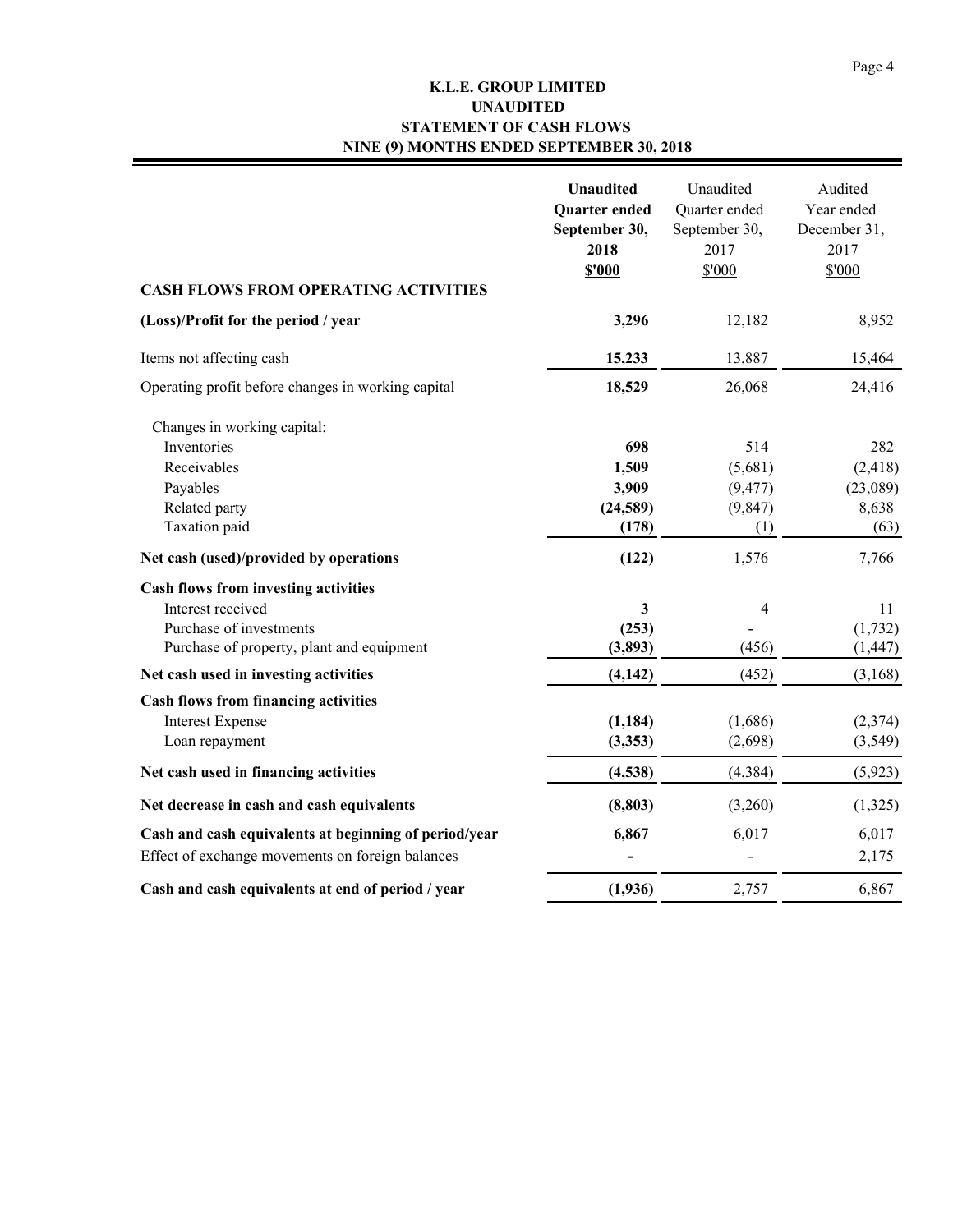#### **1. IDENTIFICATION AND PRINCIPAL ACTIVITIES**

K.L.E Group Limited is a limited liability company incorporated and domiciled in Jamaica. The registered office of the company is Unit 6, 67 Constant Spring Road, Kingston 10.

The Company's shares were listed on the Junior Market of the Jamaica Stock exchange on October 22, 2012.

The principal activities of the company are the operation of a restaurant under the brand "Usain Bolt's Tracks and Records", and the provision of management services to T & R Restaurant Systems Limited t/a FranJam.

The business has two operating segments namely restaurant and the corporate office. Each tracked and monitored separately to adequately measure performance.

#### **2. SIGNIFICANT ACCOUNTING POLICIES**

#### **(a) Basis of preparation**

The interim financial statements have been prepared under the historical cost basis and are expressed in Jamaican Dollars, which is the company's functional and presentation currency.

The Company's financial statements have been prepared in accordance and comply with International Financial Reporting Standards (IFRS). These statements are also prepared in accordance with the requirements of the Jamaican Companies Act.

The interim financial report is to be read in conjunction with the audited financial statements for the year ended December 31, 2017. These explanatory notes attached to the interim financials statements provide an explanation of events and transactions that are significant to an understanding of the changes in the financial position and performance of the Company since the financial year ended December 31, 2017.

The significant accounting policies adopted are consistent with those of the audited financial statement for the year ended December 31, 2017.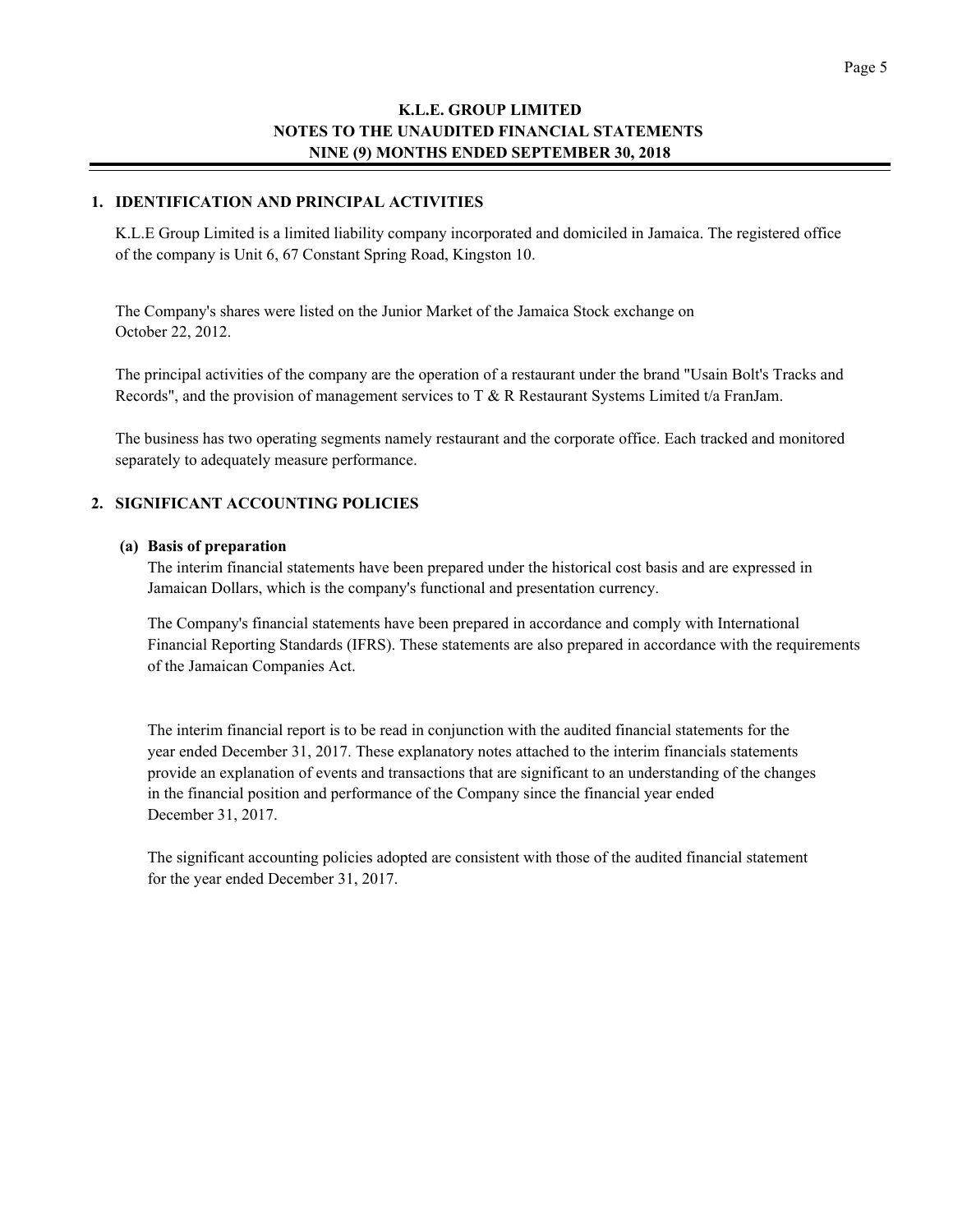# **3. PROPERTY, PLANT AND EQUIPMENT**

|                                                                                       | Leashold<br>Improvements<br>\$'000 | Equipment<br>\$'000 | Furniture<br>& Fixtures<br>\$'000 | Security<br>System<br>\$'000    | Computers<br>\$'000       | Total<br>\$'000              |
|---------------------------------------------------------------------------------------|------------------------------------|---------------------|-----------------------------------|---------------------------------|---------------------------|------------------------------|
| At cost:<br>Beginning of year<br>Additions<br>Disposal                                | 72,120                             | 26,787              | 46,016<br>934                     | 290<br>$\overline{\phantom{0}}$ | 7,901<br>2,959<br>(4,304) | 153,114<br>3,893<br>(4,304)  |
| End of period                                                                         | 72,120                             | 26,787              | 46,950                            | 290                             | 6,557                     | 152,703                      |
| Accumulated<br>Depreciation<br>Beginning of year<br>Charge for the period<br>Disposal | 58,991<br>6,761                    | 13,799<br>2,009     | 27,855<br>3,495                   | 91<br>22                        | 6,881<br>896<br>(4,304)   | 107,617<br>13,183<br>(4,304) |
| End of period                                                                         | 65,752                             | 15,808              | 31,350                            | 113                             | 3,473                     | 116,497                      |
| Net book value<br>end of period                                                       | 6,368                              | 10,978              | 15,601                            | 176                             | 3,083                     | 36,206                       |
| End of prior year                                                                     | 13,129                             | 12,987              | 18,161                            | 198                             | 1,022                     | 45,497                       |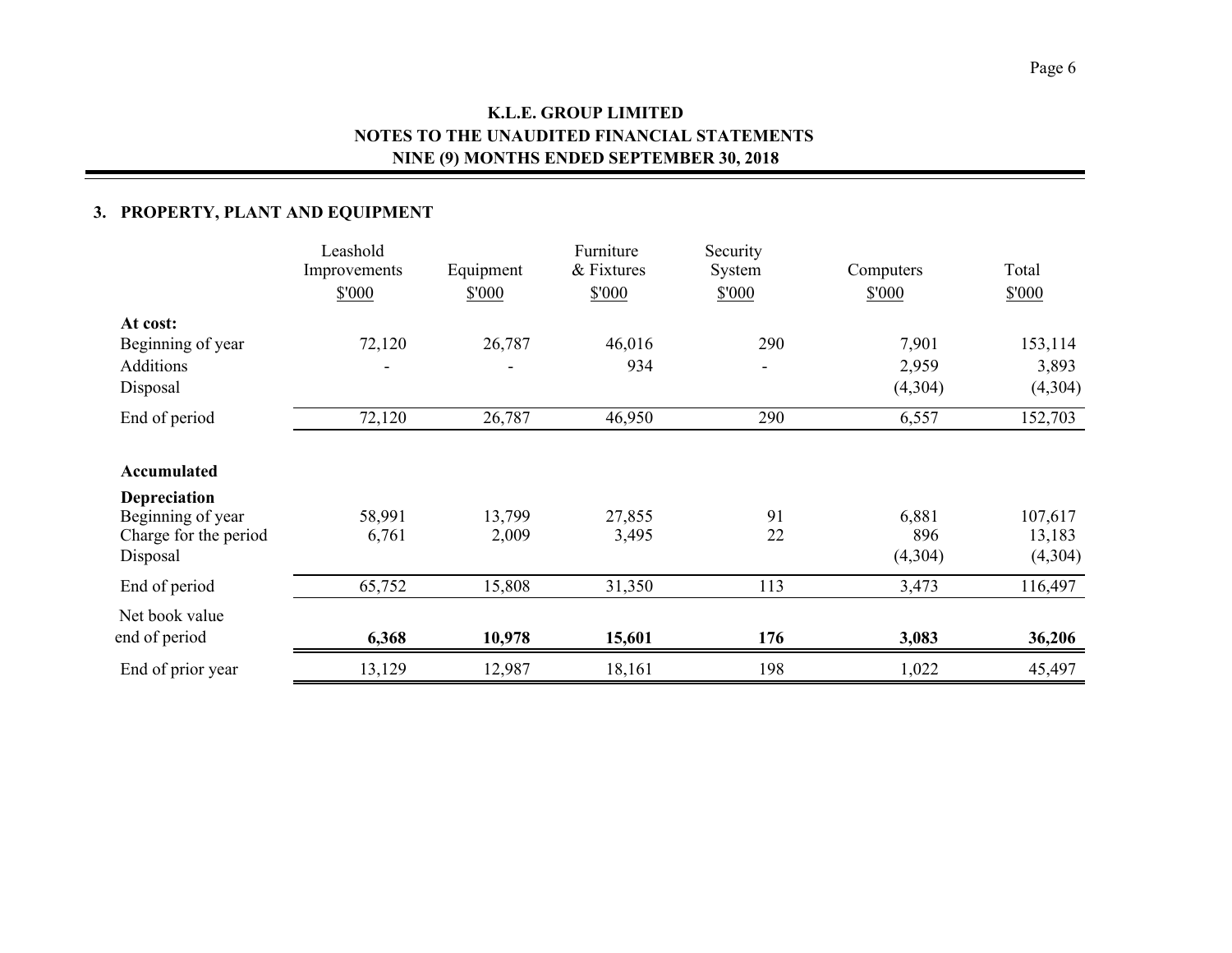# **4. LOANS PAYABLE**

|                                                                 | <b>Unaudited</b><br>Sept 30, 2018<br>\$'000 | Unaudited<br>Sept 30, 2017<br>\$'000 | Audited<br>December 31, 2017<br>\$,000 |
|-----------------------------------------------------------------|---------------------------------------------|--------------------------------------|----------------------------------------|
| Bank loan - Sagicor Bank Limited<br>J\$16.6 Million Loan<br>(i) | 7,879                                       | 12,083                               | 11,232                                 |
| Total loans                                                     | 7,879                                       | 12,083                               | 11,232                                 |
| Classified as follows:                                          |                                             |                                      |                                        |
| Non-current<br><b>Bank loans</b>                                | 3,139                                       | 8,056                                | 7,038                                  |
| Current                                                         |                                             |                                      |                                        |
| Bank loan                                                       | 4,739                                       | 4,027                                | 4,194                                  |
| Total loan payable                                              | 7,879                                       | 12,083                               | 11,232                                 |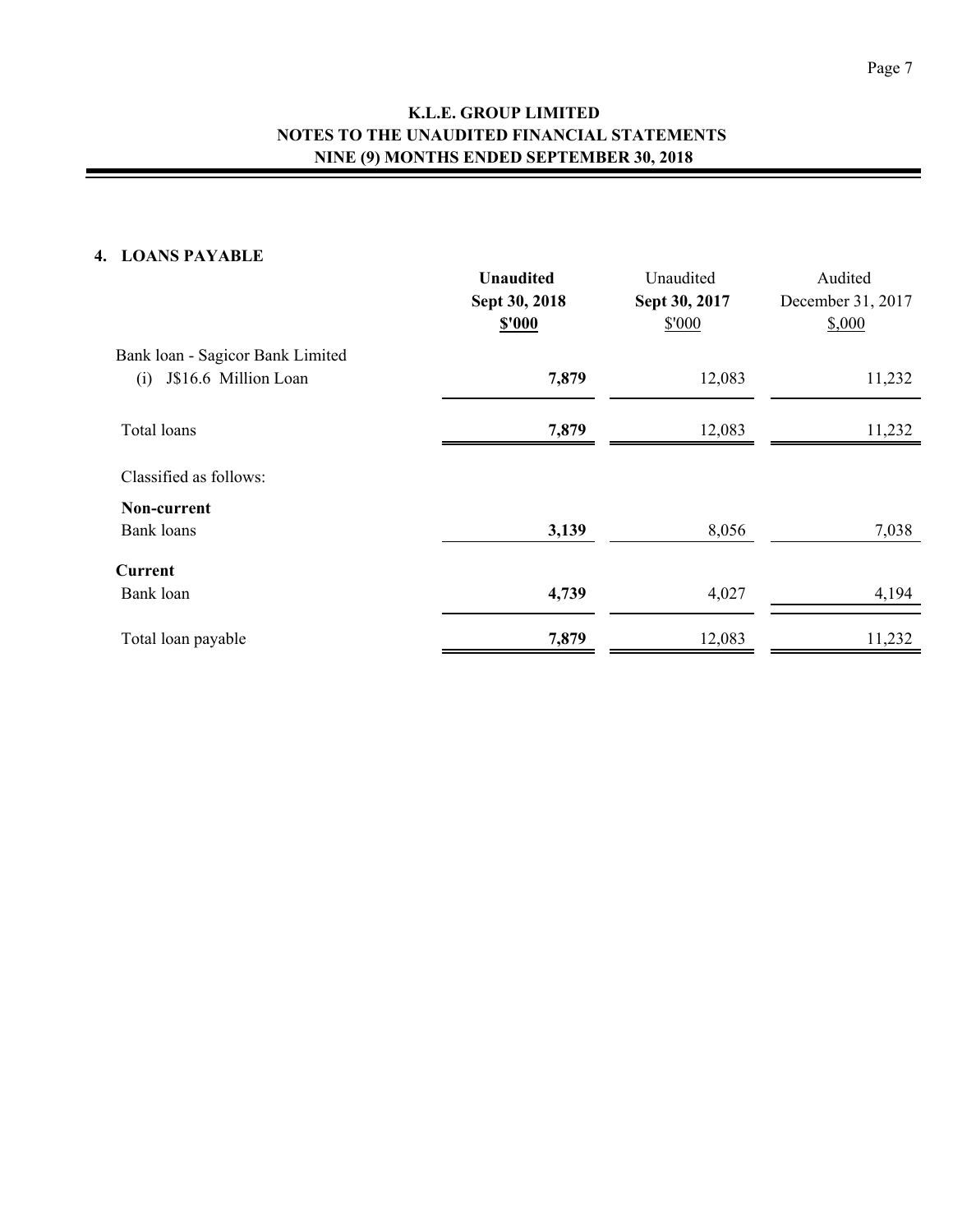# **K.L.E. GROUP LIMITED NOTES TO THE UNAUDITED FINANCIAL STATEMENTS NINE (9) MONTHS ENDED SEPTEMBER 30, 2018**

# **5. PAYABLES**

| <b>Unaudited</b><br>Sept 30, 2018<br>\$'000 | Unaudited<br>Sept 30, 2018<br><b>\$'000</b> | Audited<br>December 31, 2017<br>\$'000 |
|---------------------------------------------|---------------------------------------------|----------------------------------------|
| 15,556                                      | 11,391                                      | 13,499                                 |
| 9,079                                       | 20,759                                      | 6,480                                  |
| 14,990                                      | 11,979                                      | 13,844                                 |
| 7,590                                       | 4,433                                       | 5,764                                  |
| 5,514                                       | 14,451                                      | 9,233                                  |
| 52,729                                      | 63,014                                      | 48,820                                 |
|                                             |                                             |                                        |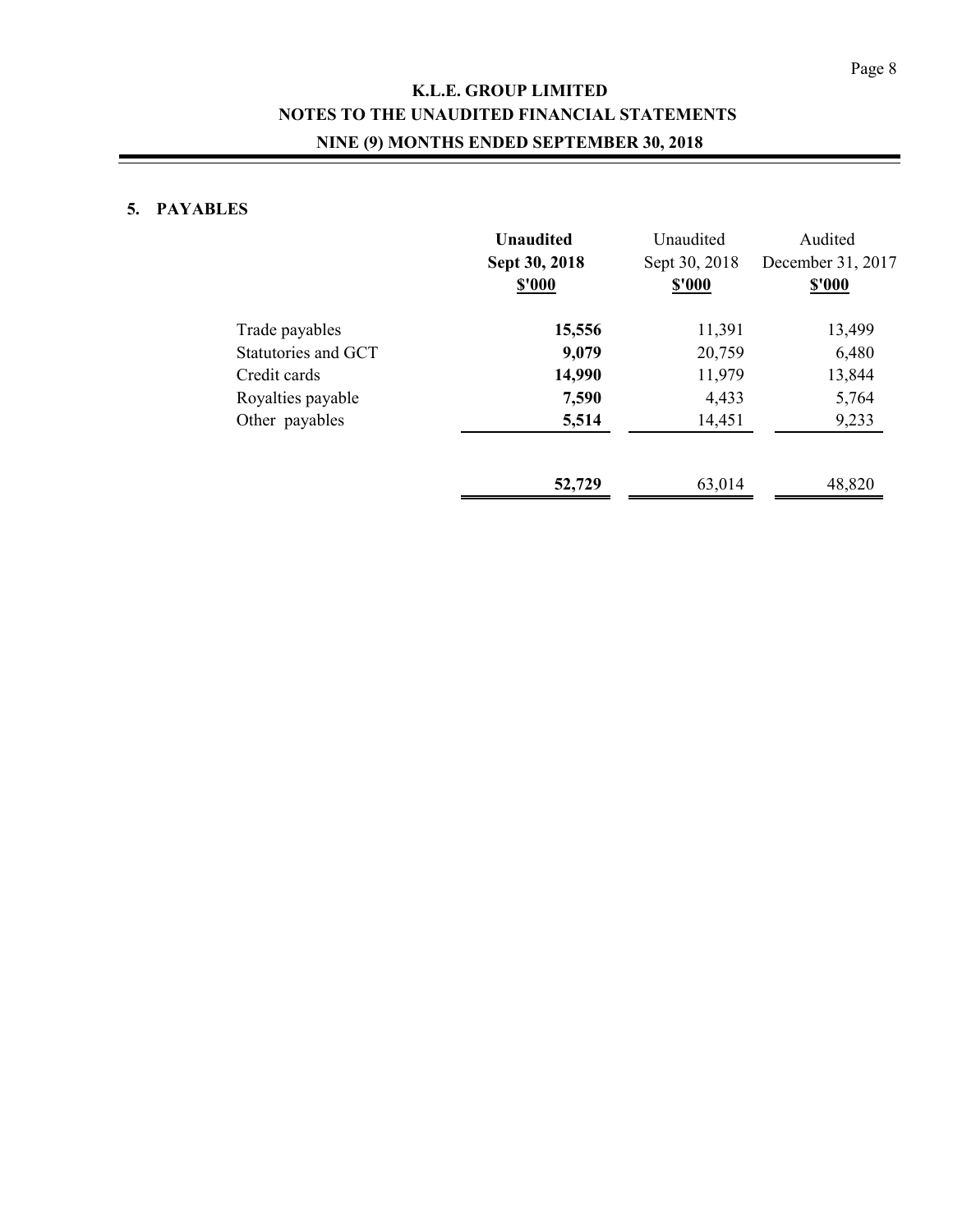## **6. SEGMENT REPORTING**

The company has two reportable segements based on location and services that it offers. These services are described in its principal activities (Note 1). The identification of business segment is based on the management and internal reporting structure. Segement results, assets and liabilites include items directly attributable to a segment, as well as those that can be allocated on a reasonable basis.

Information regarding results of each reportable segement is included below. Performance is measured on segment profit before taxation as included in the management reports. Segment profit before taxation is used to measure performance as management beleives that such information is most relevant in evaluating the results of certain segments relative to other entities that operates within these industries.

|                                                         | <b>Unaudited</b><br>Nine (9) months ended September 30, 2018 |                                             |                        |  |
|---------------------------------------------------------|--------------------------------------------------------------|---------------------------------------------|------------------------|--|
|                                                         | <b>Restaurant</b><br><b>\$'000</b>                           | Corporate<br><b>Office</b><br><b>\$'000</b> | Total<br><b>\$'000</b> |  |
| Revenues and other income                               | 162,674                                                      | 17,698                                      | 180,371                |  |
| Segment profit/(loss) for the<br>period before taxation | 16,655                                                       | (12,490)                                    | 4,165                  |  |

|                     | <b>Unaudited</b><br>as at September 30, 2018 |                                             |                              |  |
|---------------------|----------------------------------------------|---------------------------------------------|------------------------------|--|
|                     | <b>Restaurant</b><br>\$'000                  | Corporate<br><b>Office</b><br><b>\$'000</b> | <b>Total</b><br><b>S'000</b> |  |
| Segment assets      | 39,706                                       | 173,288                                     | 212,993                      |  |
| Segment liabilities | 34,545                                       | 35,385                                      | 69,930                       |  |